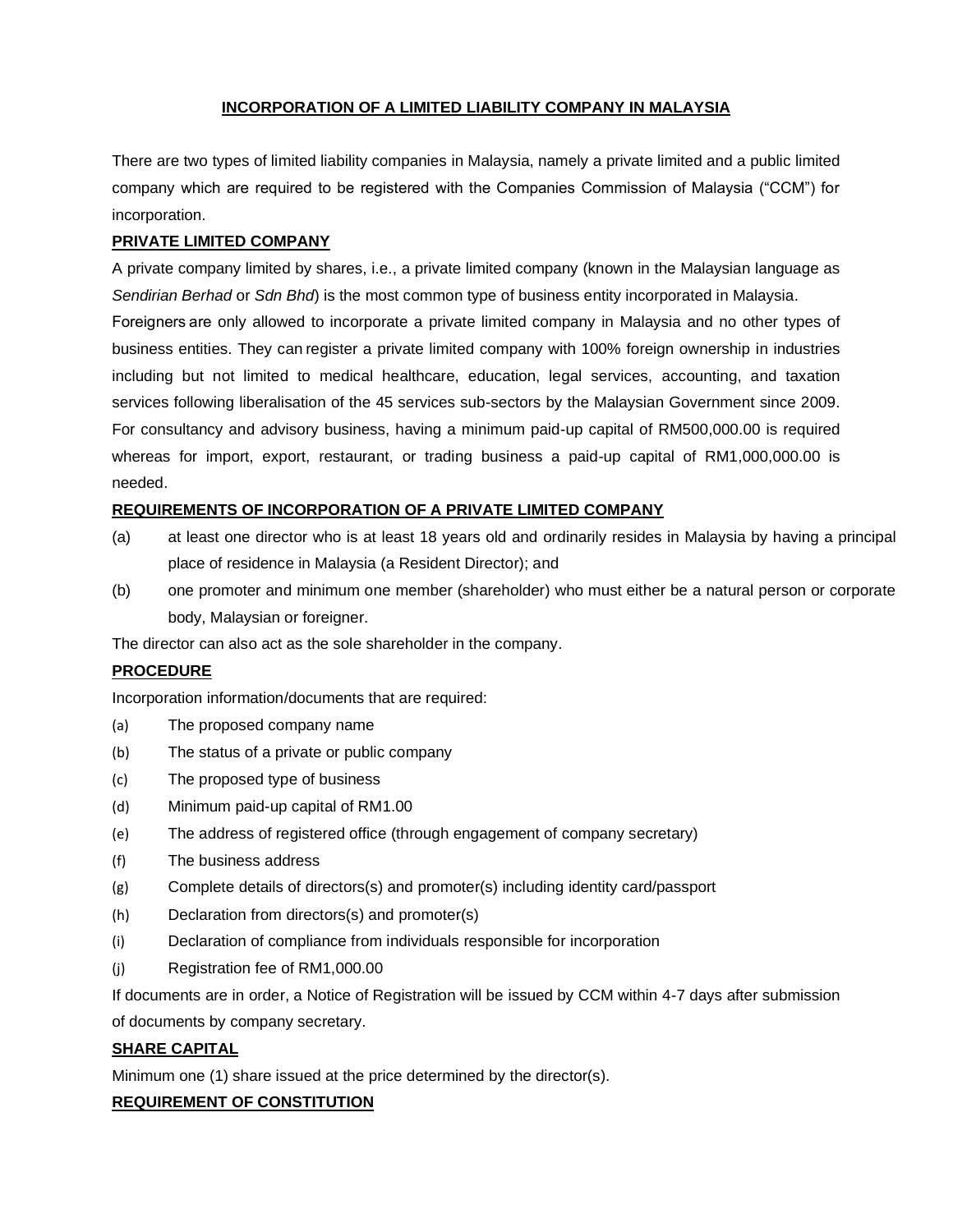Under the current regime, a private limited company now can choose not to adopt a constitution. If this is the case, the company, its directors, and each member of the company shall have the rights, powers, duties, and obligations set out in the Companies Act 2016 ("CA 2016").

## **EXECUTION OF DOCUMENTS**

Under the CA 2016, it is no longer mandatory for a private limited company to have a common seal. The execution of documents can be done by either one of the options below:

(a) If a private limited company adopts common seal, by affixing of the common seal subject to limitations and conditions in the constitution of a private limited company;

(b) If a private limited company does not adopt common seal, signatures of two authorised persons, one of whom should be the director; OR

(c) In the case of a sole director, by that director in the presence of a witness.

However, a common seal is recommended to be made if the company intends to invest in real estate to comply with the relevant land registry's rules and policy.

## **CORPORATE INCOME TAX**

Income tax applicable to Small and Medium Enterprises (SMEs) with a paid-up capital of up to RM2.5 million at the beginning of the basis period:

The first RM600,000 17%

In excess of RM600,000 24%

Whereas a company with paid-up capital above RM2.5million at the beginning of the basis period shall be 24%.

# **PUBLIC LIMITED COMPANY**

A public limited company is a company limited by shares and which offers its shares to the public (known in the Malaysian language as *Berhad*, *Bhd*). They are the largest companies in Malaysia as the public owns the shareholding rights of these companies and are renowned on national and international platforms. They include banks like Malayan Banking Berhad, CIMB Bank Berhad and Public Bank Berhad. They also have strict financial standards as they must disclose their reports to the public who are stakeholders.

Unlike a private limited company, a public limited company must have at least two shareholders (while having no limitations to the number of shareholders it possesses), two directors and a company secretary who must be citizens of Malaysia. It must be located in Malaysia.

While certain aspects such as the incorporation procedure, requirement of constitution and the execution of documents and corporate income tax in respect of a public limited company are the same as those of a private limited company, nevertheless a public company with share capital which has not issued a prospectus inviting the public to subscribe for its shares or has not issued a prospectus under the Capital Markets and Services Act 2007, cannot commence any business or exercise any borrowing power until a statement in lieu of prospectus which complies with CA 2016 has been lodged with CCM and a statutory declaration verifying the requirements under the relevant paragraphs in CA 2016 have been complied with.